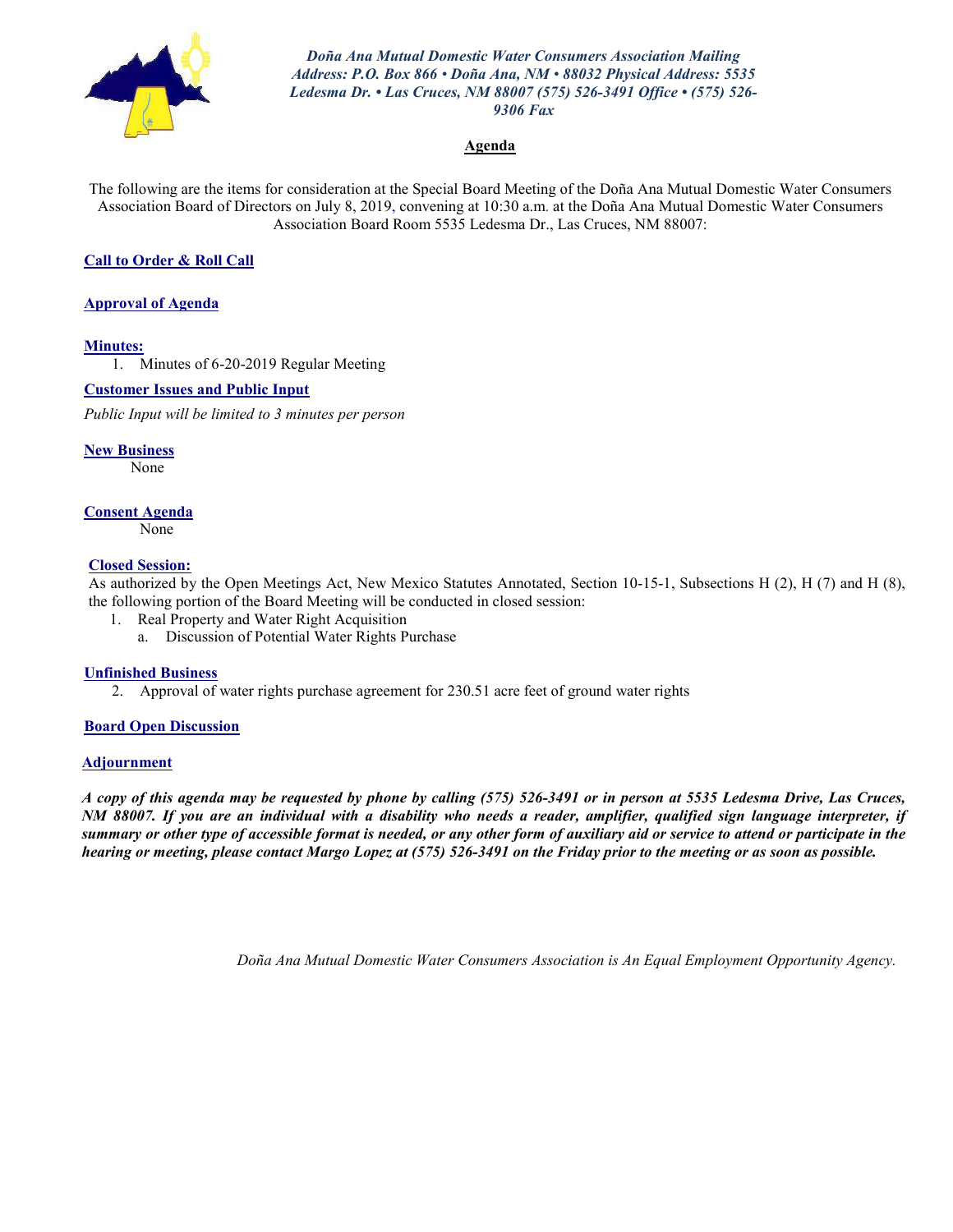

*Doña Ana Mutual Domestic Water Consumers Association Mailing Address: P.O. Box 866 • Doña Ana, NM • 88032 Physical Address: 5535 Ledesma Dr. • Las Cruces, NM 88007 (575) 526-3491 Office • (575) 526-9306 Fax*

The following are the minutes of the Regular Board Meeting of the Doña Ana Mutual Domestic Water Consumers Association Board of Directors, June 20, 2019 convened at 9:00 a.m. in the Doña Ana Mutual Domestic Water Consumers Association Board Room located at 5535 Ledesma Dr., Las Cruces, NM 88007:

## **Call to Order & Roll Call**

President Melton called the meeting to order at 9:00 a.m. and called roll: Vice President – Jamie Stull, Present Secretary/Treasurer – Kurt Anderson, Present Board Member – Paul Maxwell, Present

A Quorum was declared

### **Others in Attendance:**

Executive Director – Jennifer Horton Legal Counsel – Josh Smith Members of the Public – Robert and Patricia Kirkpatrick

### **Approval of Agenda**

Dr. Anderson moved to approve the agenda for the June 20, 2019 Regular Board Meeting as presented; the motion was seconded by Mr. Stull. The Chair called for discussion of the motion. Executive Director Jennifer Horton requested Item Three be removed; Mr. Chris Erickson cancelled his request for this meeting. Dr. Anderson amended his motion to accept the cancellation. Mr. Stull seconded the motion. The Chair called for a vote on the amended motion. The motion carried by roll call vote 4-0.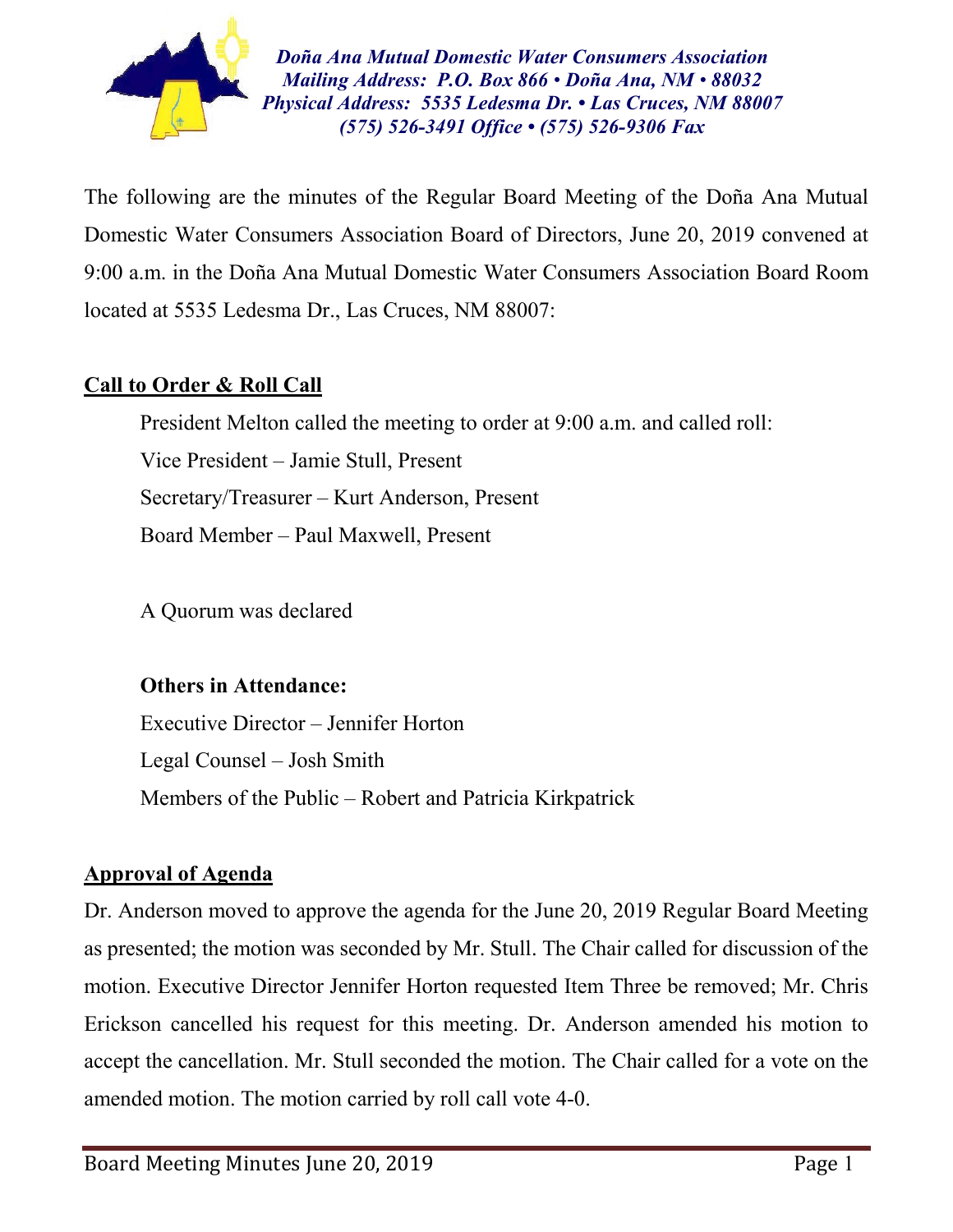### **Minutes**

Dr. Anderson moved to approve the Regular Board Meeting Minutes of June 6, 2019 as presented; the motion was seconded by Mr. Stull. The Chair called for discussion of the motion. Mr. Melton requested we add "normally" to the occurrence of a rate study every five years. The Chair called for a vote on the amended minutes; the motion carried by roll call vote 4-0.

## **New Members & New Meters**

Dr. Anderson moved to approve the New Members and New Meters list as presented. Mr. Stull seconded the motion. The Chair called for discussion of the motion. We have seventeen (17) names on the list; eleven (11) are new members. Dr. Anderson noted the fees for the new homes that Desert View is building have not been tallied correctly. He amended his motion to reflect the charges that will need to be added; the motion was seconded by Mr. Stull. The Chair called for a vote on the amended motion; the motion carried by roll call vote 4-0.

# **Customer Issues and Public Input**

Mr. Robert Kirkpatrick thanked the Board for their time to discuss the difficulties they are experiencing with building their retirement home. The Kirkpatrick's approached the Board to request a variance for connecting to the existing sewer lines. Due to the way the sewer line currently runs and the high elevation of their pad site, the connection to the collection system would require multiple severe turns of forty-five and ninety-degree angles, several substantial elevation changes, and passage through an arroyo at an extensive cost. Twelve years ago, his neighbor granted an easement, however now that they are ready to build the neighbor has recanted the easement. Mr. Kirkpatrick has obtained an estimate for a twoinch sewer line from Johnny's Septic Company and WW Sales in Albuquerque; who had their engineer draft an estimate for a one point five-inch sewer line. This house is designed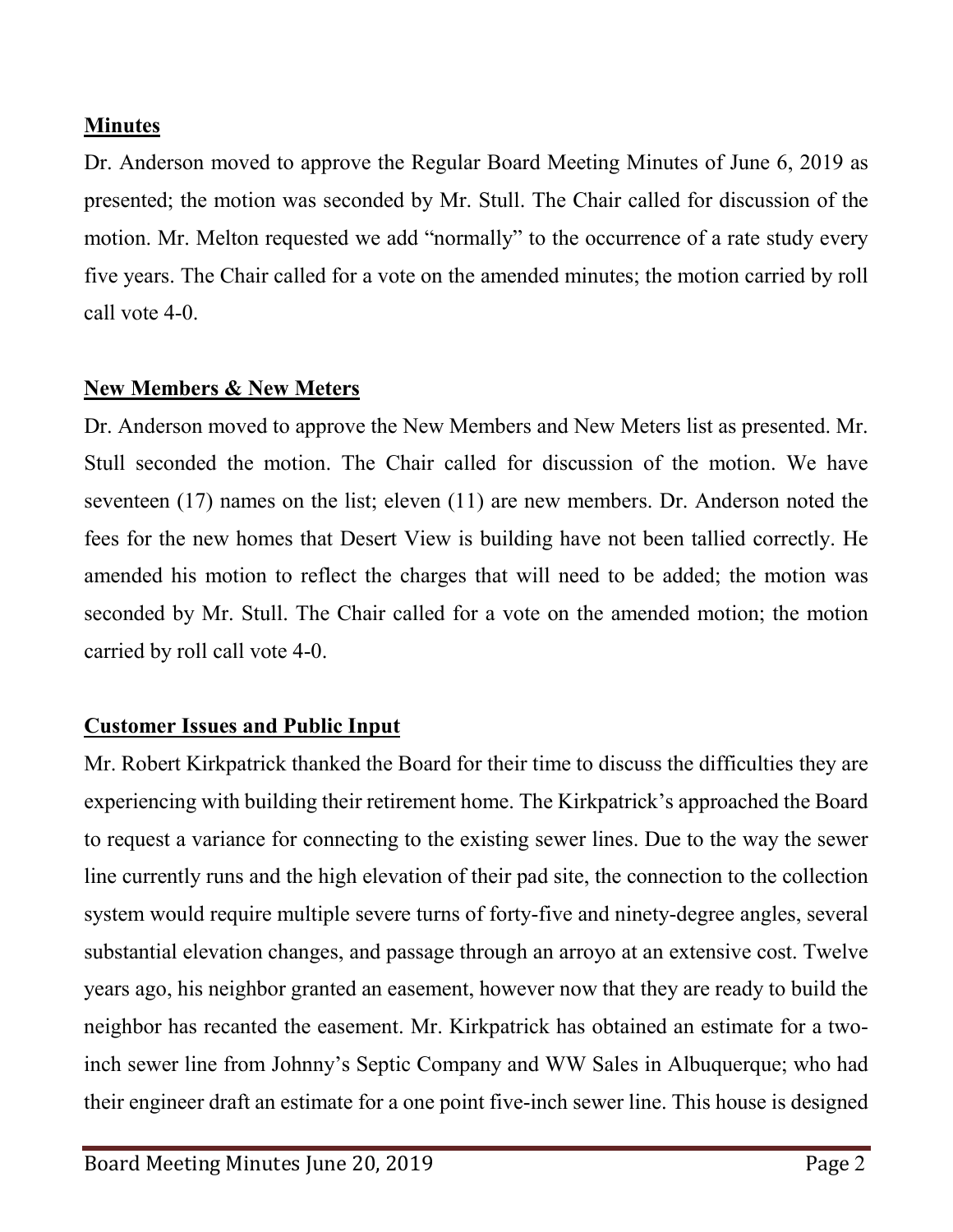to be equipped for grey water. Mr. Kirkpatrick has serious concerns that they will not be producing enough water to support a sewer line. The cost is substantial for a sewer line, but the true concerns are if this will even work given the grey water conservation plans.

Dr. Maxwell asked for staff input. Ms. Horton advised the exemption was initially denied due to the position the Board has previously set where if there is sewer available, we do expect a connection. This is not a decision staff can make. There are opinions on both sides if this situation would function properly or not regarding a sewer line and grey water. Dr. Maxwell has concerns regarding the grey water, especially how much water is actually needed to ensure the workability of the sewer lines. Ms. Horton explained the answer would vary and is based on many factors; including but not limited to, the design of the grey water system and how many people are in the household at any given time. Grinder pumps do work; we have a number of customers who utilize them. Every case is different, and an engineer would need to design this to ensure the best solution. There is never a guarantee on not having a sewer back up. Ms. Horton clarified that we do not normally install a ninety-degree angle; we install two forty-fives to try to avoid a harsh turn. Mr. Melton understands the concerns as the ratio of water to solids is important and the slope of the lines is extremely important. Dr. Maxwell asked about the area that has septic tanks in Picacho Hills. Ms. Horton explained that is Butterfield, where there are no sewer lines so septic tanks are necessary. Mr. Melton asked if an exemption has ever been granted before. Ms. Horton explained since we have taken over Picacho Hills in 2013 we have not granted exemptions. Mr. Melton has concerns about establishing a precedent and that this may create a wave of similar situations. He recommended the Board further look into the technicalities of this. Mr. Stull requested a letter from an engineer that states the concerns of the topography and technicalities of this situation. Dr. Maxwell agreed that the Board needs to be careful about not setting a precedent, while also looking at each case as a case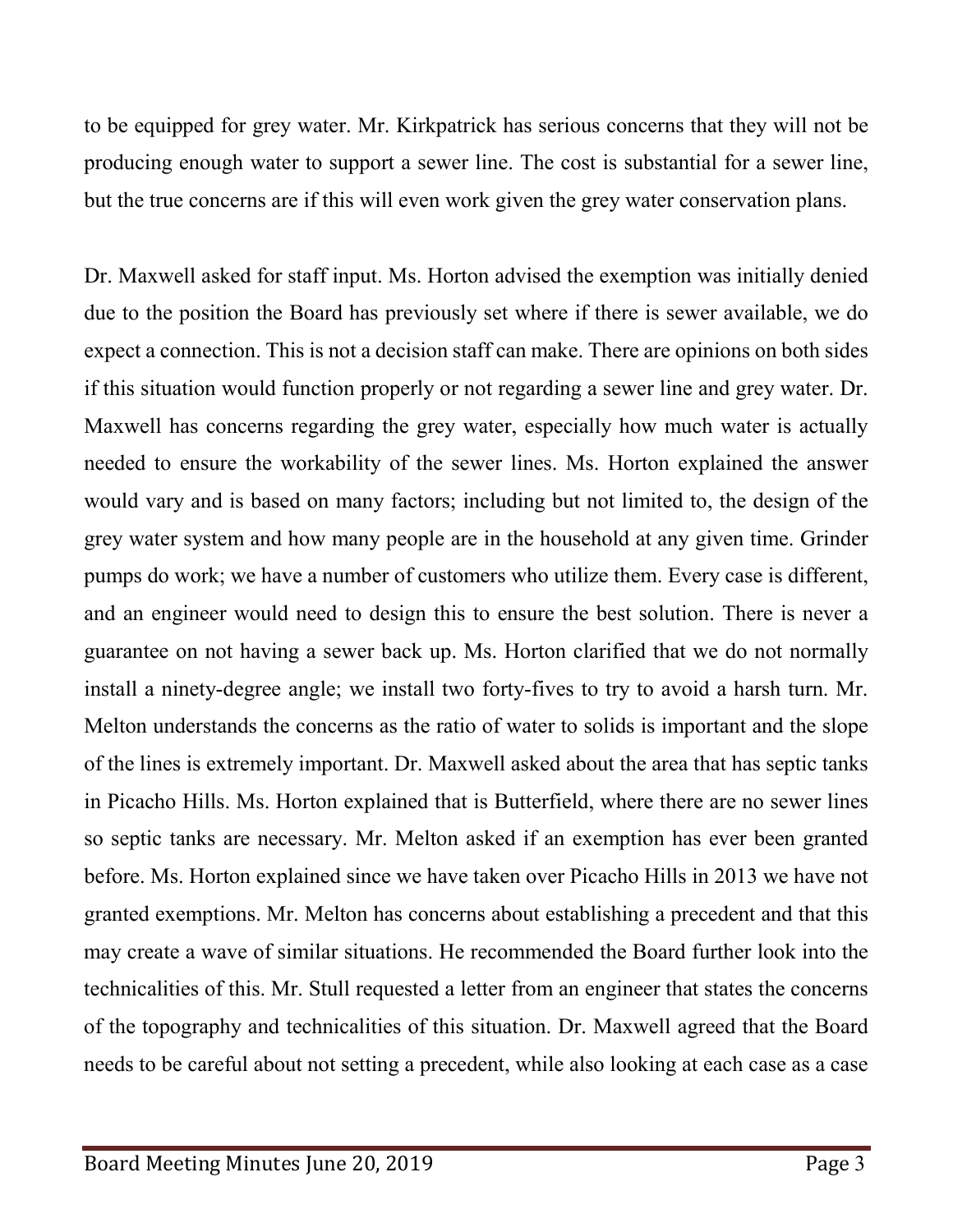by case situation. Mr. Kirkpatrick will contact the company with the engineer to obtain the letter. The Board agreed to table this until further data is received.

### **Board President Report**

Mr. Melton reported El Camino Real has been paved.

### **Staff Reports**

Ms. Horton reported we had the two large paving patches with small sections in between on El Camino Real. Renegade was able to complete this in four days; as opposed to the twenty-eight days the original contractor quoted. With the paving complete, Southeast Collection Phase II is down to the paperwork side of finalization. Southeast Collection Phase III is on the agenda today. The WWTP is well underway with ongoing dirt work. The main construction will begin in the next sixty days. We will be paying very close attention to process control and sampling while we utilize a bypass to accommodate the construction. Radium Springs is ongoing; ninety percent of the pipe has been laid with the remaining ten percent to be completed at the end of the project. The current challenges involve the contractor and their driller. The contractor had to find a new well driller and the one they are considering is not recommended due to previous issues. The contractor has not made a final choice. Once wells nine and ten are re-drilled, then the final piping will be finished. For the next several weeks we do not have any scheduled water outages. Well's eleven and fifteen are still being reviewed in Massachusetts and the deadline has been pushed out to July 16th.

The well data sheet has been provided. Operations are completing their medical tests to be outfitted for the SCBA safety masks for gas chlorination. Day to day maintenance continues and the year-end inventory process is fast approaching. We have filled the Customer Service vacancy and will be fully staffed as of June 24th. Five staff members are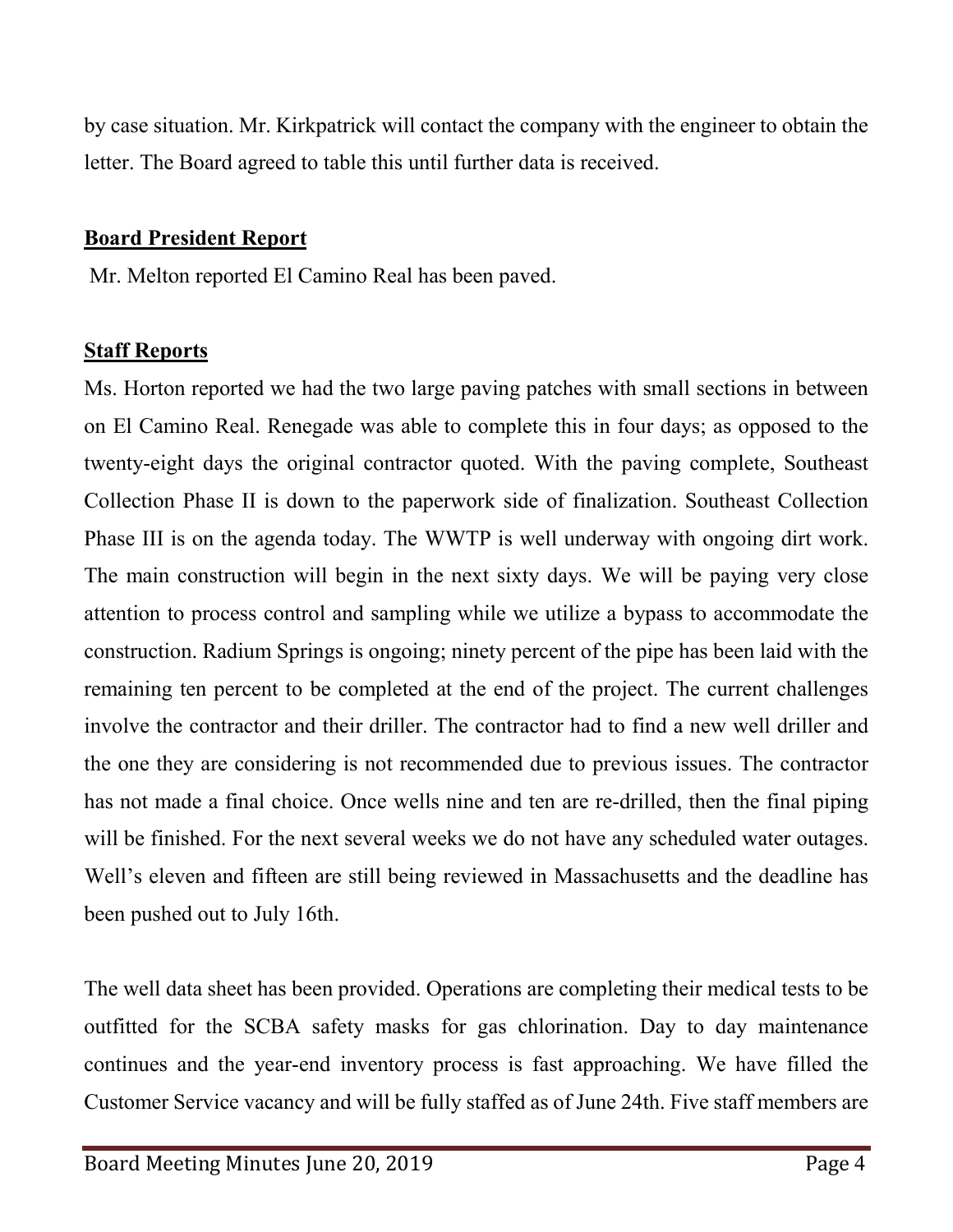testing for their next level certifications this week in Ruidoso. Ernest Armendariz and Abenicio Fernandez passed their exams during the last testing round. The City of Las Cruces is interested in duplicating our training program. Mr. Melton inquired if the staff has been reminded of the hazards of the heat and weather this time of year. Ms. Horton explained the two field managers are good about having the safety conversations and we provide water jugs and ice. Dr. Anderson asked if Operations is going to change to summer hours of seven to four. Ms. Horton stated that staff has not requested a move to summer hours.

USDA is very close to finalizing and approving our funding application for Southeast Collection. The Board will need to advise USDA who the engineer will be for this project as this is not a decision staff can make. This is a sixteen-million-dollar project; fourteen million for construction and two million for engineering. Souder, Miller, and Associates has been our engineer for a long time and designed and facilitated many projects for the Association. Bohannan Huston is our newly added engineering firm and this would be their first major contract with Dona Ana Water. This phase has not been designed which makes the project a good fit for either firm. The Board agreed to provide Bohannan Huston the opportunity to complete Southeast Collection for their first major project with the Association.

### **New Business**

None

# **Unfinished Business**

Dr. Maxwell moved to approve the IVR Payment system; Dr. Anderson seconded the motion. The Chair called for discussion. This is the automated phone payment system that allows customers to check their balance and pay their bill around the clock. The IVR system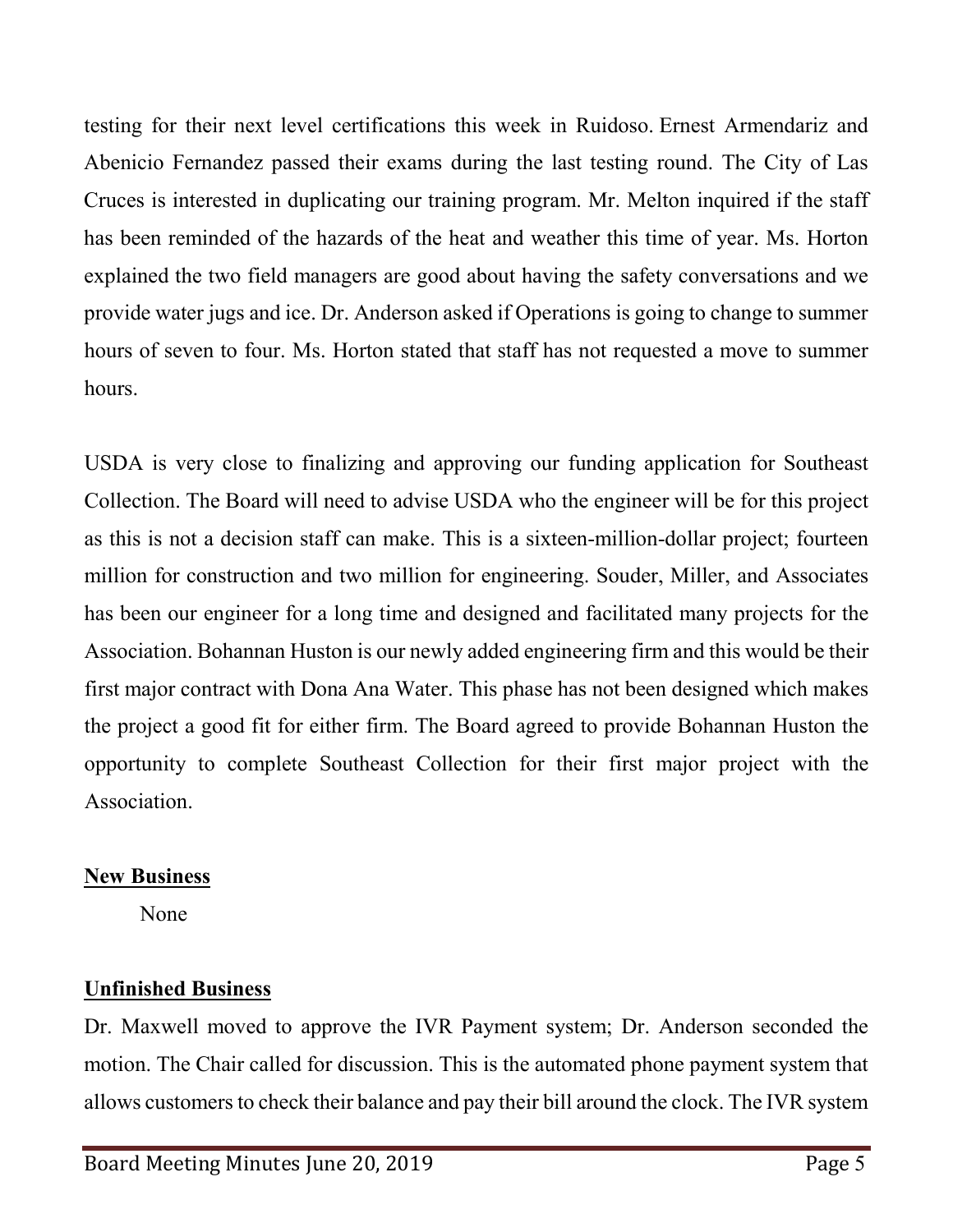will allow our administrative staff to provide better customer service by spending additional time answering questions or concerns. The module itself does not have a cost, however the standard rate of one-dollar-and-twenty-five cents per call still applies. Ms. Horton recommends absorbing this fee for the time being. The one exception to this system will be Disconnect Day due to the additional fees applied to late accounts. The liability is now removed from in-house personnel handling customer's personal account information. The IVR system adds security and safety all around, for staff and customers. Dr. Maxwell agrees this is a better system and requests we advertise this in the newsletter and online. In the event of a system outage we will retain the availability to manually process payments. The Chair called for a vote on the motion. The motion carried by roll call vote 4-0.

Dr. Anderson moved to approve the Award for Phase III Southeast Collection; Dr. Maxwell seconded the motion. The Chair called for discussion. Ms. Horton explained we had three bidders for this project. The apparent low bidder is Morrow Construction, which is who Souder, Miller, and Associates (SMA) is recommending. Due to the amount of Morrow's bid, SMA has recommended to award the additional streets of CA Ridge and a portion of El Camino Real up to B & J Lane. The price breakdown is included in the contract for each contractors' bids. There is a clause in this contract that the contractor had to have at least three-thousand-linear-feet of vacuum sewer experience. The Chair called for a vote on the motion. The motion carried by roll call vote 4-0.

Dr. Maxwell moved to approve Resolution 2019-12 Disposal of Scrap Material. The motion was seconded by Dr. Anderson. The Chair called for discussion of the motion. Ms. Horton explained we are overrun with scrap material that has no value or function. We have never disposed of anything in the almost nine years Ms. Horton has been at the Association. The materials range from broken meters and appurtenances to broken fire hydrants. The State of New Mexico has very specific requirements for disposing of any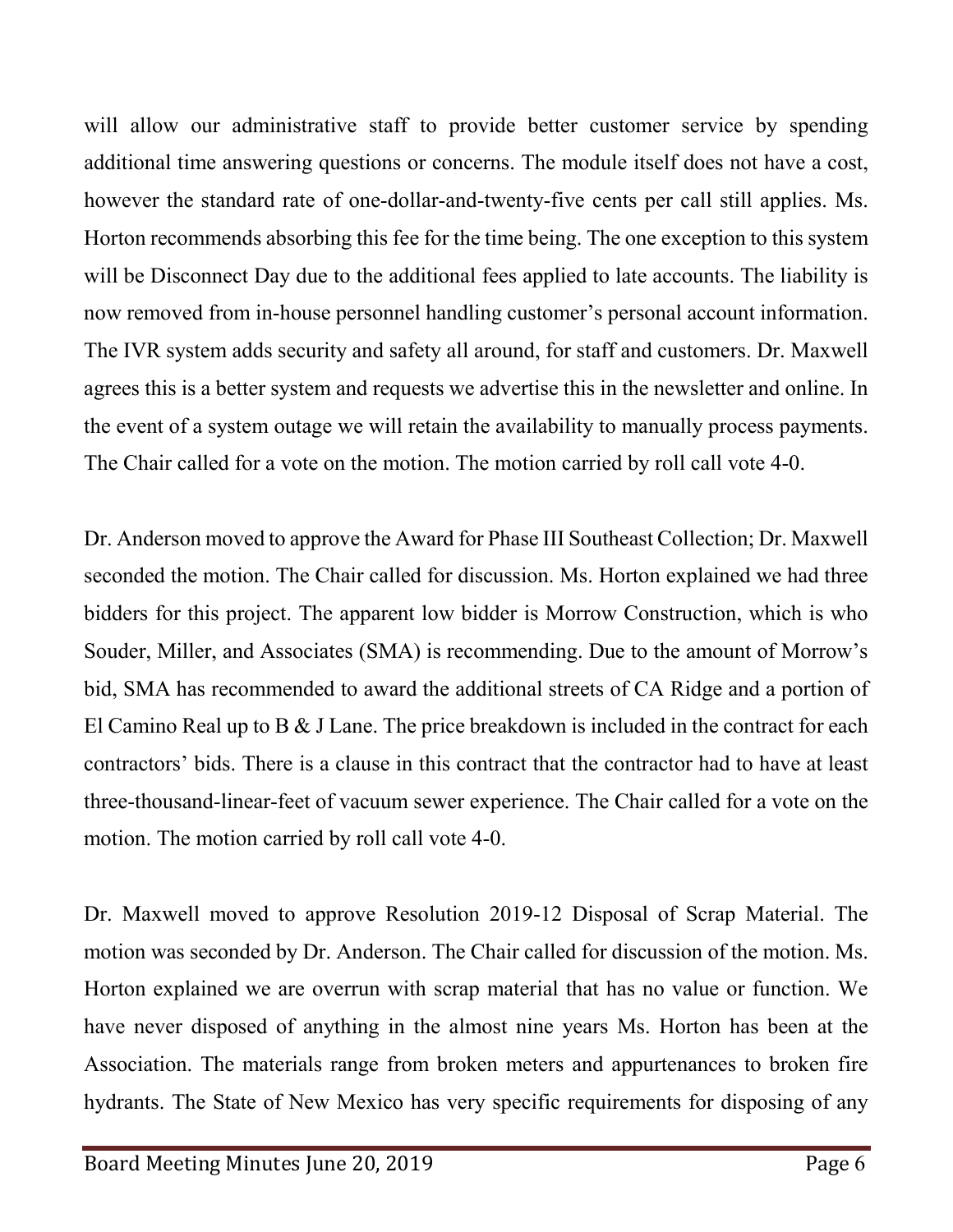product, whether it has value or not. The Association's governing Board has to approve the disposal. We are then required to provide a thirty-day notice to the Department of Finance and the Office of the State Engineer prior to the disposal of anything. The items that have value are not included in this as that is a different process all together. Photos of all of the materials being disposed of have been provided. After the thirty-day mark we take the junk to a local recycle. Dr. Maxwell asked if there are any toxic materials in this disposal. Ms. Horton reassured there are no hazardous materials in this scrap. The Chair called for a vote on the motion. The motion carried by roll call vote 4-0.

Mr. Melton called for a brief recess at 10:30 a.m. The meeting was called back into Session at  $10:34$  a.m.

#### **Closed Session**

Dr. Maxwell moved to enter closed session at 10:35 a.m.; the motion was seconded by Dr. Anderson. The Chair called for a vote on the motion; the motion carried by roll call vote  $4-0$ .

As authorized by the Open Meetings Act, New Mexico Statutes Annotated, Section 10- 15-1, Subsections H (2), H (7) and H (8), the following portion of the Board Meeting will be conducted in Closed Session:

- 1. Real Property and Water Rights Acquisition
	- a. Discussion of Potential Water Rights Purchase

Take action, if any, on Closed Session Items

At 10:49 a.m. Dr. Anderson moved to exit Closed Session and enter back into Open Session; Dr. Maxwell seconded the motion. The Chair called for discussion of the motion. The Chair called for a vote on the motion; the motion carried by roll call 4-0.